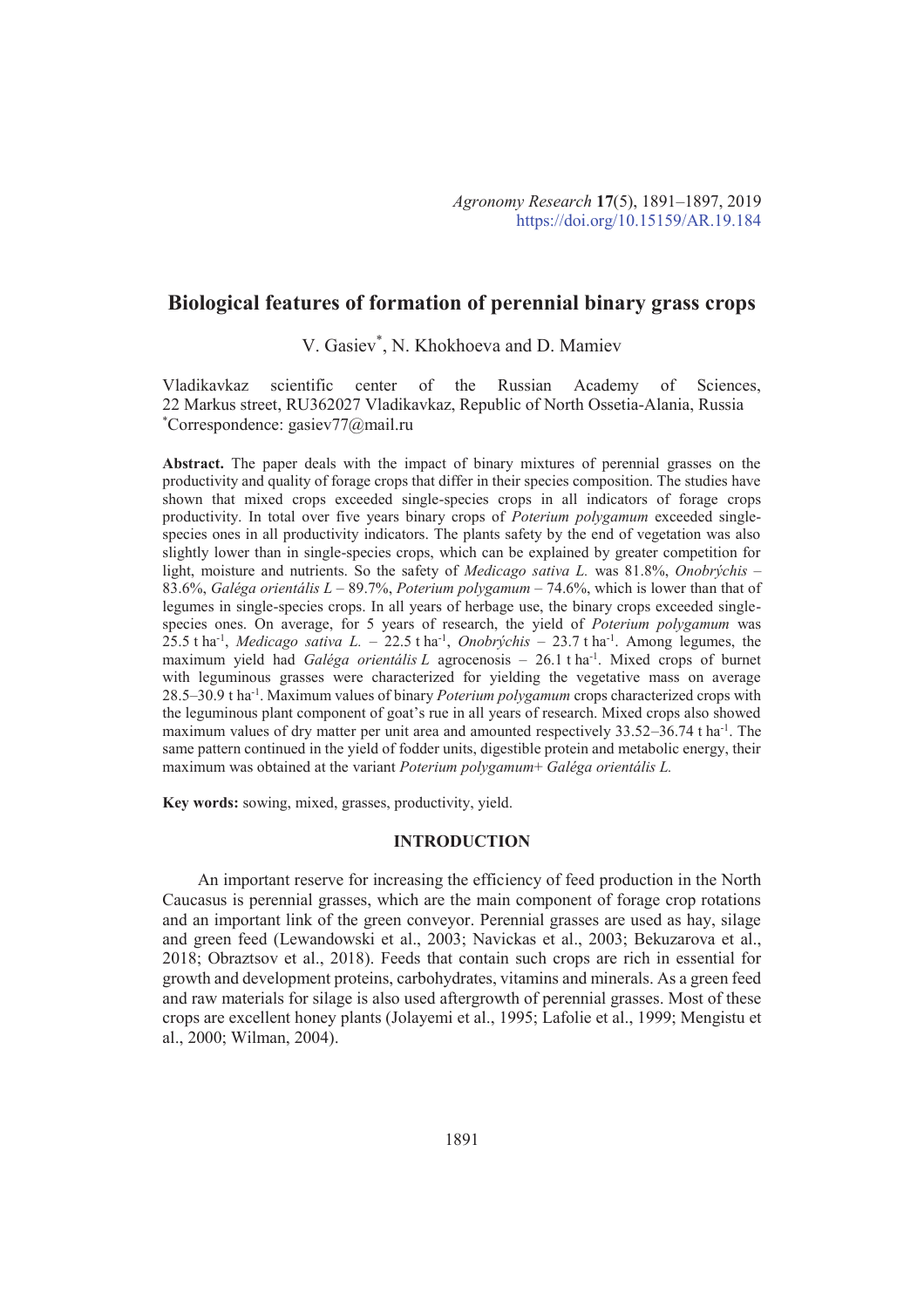Perennial grasses are highly competitive, so they are often used for weeds control. They also significantly increase soil fertility, and representatives of the legume family due to symbiosis with nodule bacteria absorb air nitrogen, enriching the soil (Sapoukhina et al., 2010; Epie et al., 2015; Kuznetsov et al., 2018).

The perennial grasses layer through the ability to the soil structuring and drainage prevents water and wind erosion (Williams et al., 2001; Jordan et al., 2003; Bransby et al., 2010; Cui et al., 2014; Stahn et al., 2017).

Mixed crops development in the agricultural production is the most important among the effective ways to manage quantitative and qualitative indicators of plant products, and their further functioning in agroecosystems (Lemanczyk et al., 2002; Obraztsov et al., 2011).

Ignoring the principles of biological diversity in agrophytocenoses, manifested in the transition to monoculture, is a classic example of reducing the heterogeneity in agroecosystems. Therefore, agricultural production should be developed through the refuse of monoculture and transition to multicultural farming. In this regard, mixed crops are an important reserve for the alternative way of intensifying the crop production field (Catt et al., 1998).

Creation of simple and complex agrophytocenoses that ultimately characterize their productivity, in general, depends on a number of factors: correct selection of different species, number and ratio of components, habitat conditions.

To achieve these goals, it is necessary to expand the crops of herbs such as alfalfa, sainfoin, goat and blackthorn, which are most in demand in our agro-climatic zone. The study of the biological characteristics of these crops will further develop the basic elements of the technology of their cultivation in relation to the conditions of the foothills of the RSO-Alania.

Therefore, studying productivity and quality of forage crops in agrophytocenoses differing in their species composition is relevant (Carpenter-Boggs et al., 2003; Das et al., 2016).

**The research aim** was to study methods of creating highly productive binary mixtures of burnet and leguminous grasses, which provide high-quality feed of North Ossetia–Alania.

**Scientific novelty.** Productivity of binary burnet and leguminous grasses crops, fodder value, their role in enriching soil with organic matter was firstly determined in the environmental conditions of the foothill zone of North Ossetia–Alania.

#### **MATERIALS AND METHODS**

Field studies were conducted in the experimental field of the North Caucasus research institute of mountain and foothill agriculture. The soil of the experimental plot is leached middle thick middle loamy chernozem with 5.8% humus, easily hydrolyzed nitrogen – 80 mg kg-1, available phosphorus – 118 mg kg-1, exchangeable potassium – 120 mg kg<sup>-1</sup>, pH<sub>salt</sub> – 5.8–6.

During the years of research (2011–2015) meteorological conditions were different. In 2011–2013, an average of 502 mm of precipitation fell during the growing season, which is lower than the long-term norm by 47 millimeters. In the smaller side deviations from the norm were observed during the growing season for all months except September and August. The most favorable weather conditions were in 2014–2015.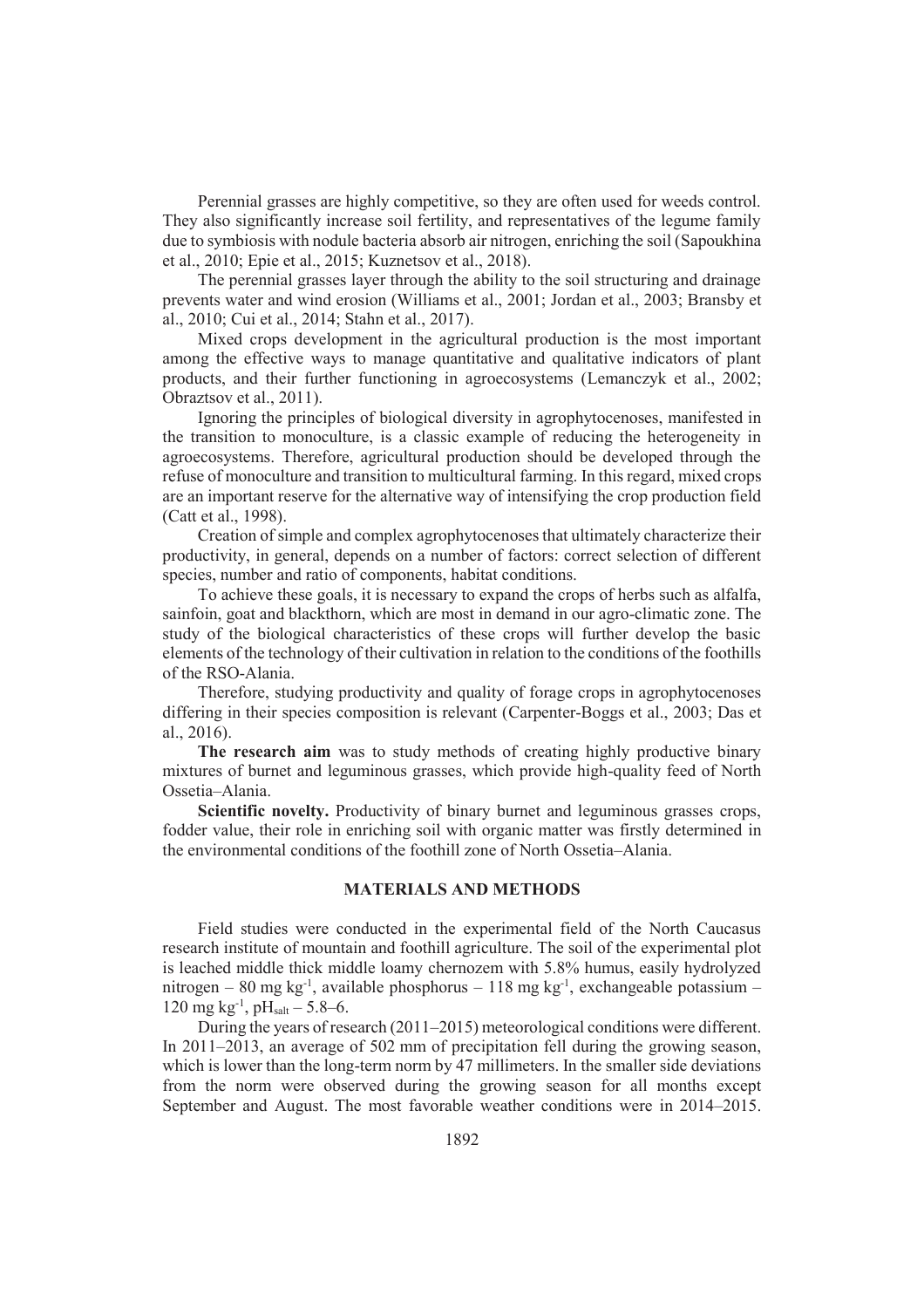During the growing season, 518 mm of precipitation fell, which is 31 mm below the long-term norm, but their distribution by months was the most optimal. The air temperature during the growing season in 2014 was 14.4  $\degree$ C, which is 0.2  $\degree$ C above the long-term norm.

Consequently, the meteorological conditions over the years of research were generally favorable for the cultivation of herbs.

The research objects were binary mixtures of *Poterium polygamum* and grasses: the Slava *Poterium polygamum* variety, the Osetinskaja *Medicago sativa L.*, the Severo-Cavcazskij dvuukosnij *Onobrýchis* variety, the Bimbolat *Galéga orientális L.* variety.

The seeding rate in mono crops was 4 million seeds/ha. In mixed crops the ratio of components was 1:1.

The soil preparation to sowing was conventional for seed swards of perennial grasses in the North Caucasus. After harvesting grasses preceding cropprimary tillage was fulfilled to the depth of 10–12 cm, then in two weeks the soil was plowed using jointer shares to the depth of 25–30 cm. In spring, as far as the soil was ready, we performed early tandem disk harrowing, secondary tillage, soil packing before sowing, coverless wide-row (45 cm) sowing to the depth of 1.0 cm at the seeding rate of 12.0 kg ha-1, and soil packing after sowing. Registration plot area was 10 sq. m., randomized experiments were carried out in fourfold replication. The agricultural equipment complied with the standard for grasses cultivation in this zone.

Organization of field experiments, observations, biometric measurements, laboratory analyses was performed in accordance with the generally accepted guidelines.

The sowing density was determined on three standard of one linear meter, located diagonally plots. Seeds and field germination rate was determined considering the sown and germinated seeds. The dry matter accumulation was determined by the phases of plant growth and development.

Protein (total Kjeldahl nitrogen – 6.25) GOST 51417-99, fat – by method of fatfree residue extracted in Soxhlet apparatus, cellulose – by Henneberg-Stohmann method, ash – by ashing in a muffle furnace were determined in plant samples. Number of root and crop residues calculation was done by N.Z. Stankov method of the soil frame excavation. Yield of digestible protein feed units – by the calculation method based on the data of plants chemical analysis due to Tomme M.F. digestibility coefficient. Metabolic energy concentration in dry matter of forage crops was calculated basing on the percentage of crude fiber (CF) and crude protein (CP) in dry matter of feed according to the formula: ME MJ ha<sup>-1</sup> DM = 13.4 - 0.14 CF %. + 0.03 CP %. Yield calculation was done by the method of test sites from six points of the plot, followed by its evaluation in 100% purity and normal amount of moisture.

### **RESULTS AND DISCUSSION**

One of the main productivity indicators of perennial grasses is plants stand density. Its importance especially increases in mixed crops, in which plants compete for light and moisture.

In our studies, field germination ranged from 64.8–69.1% in single-species legume crops (Table 1).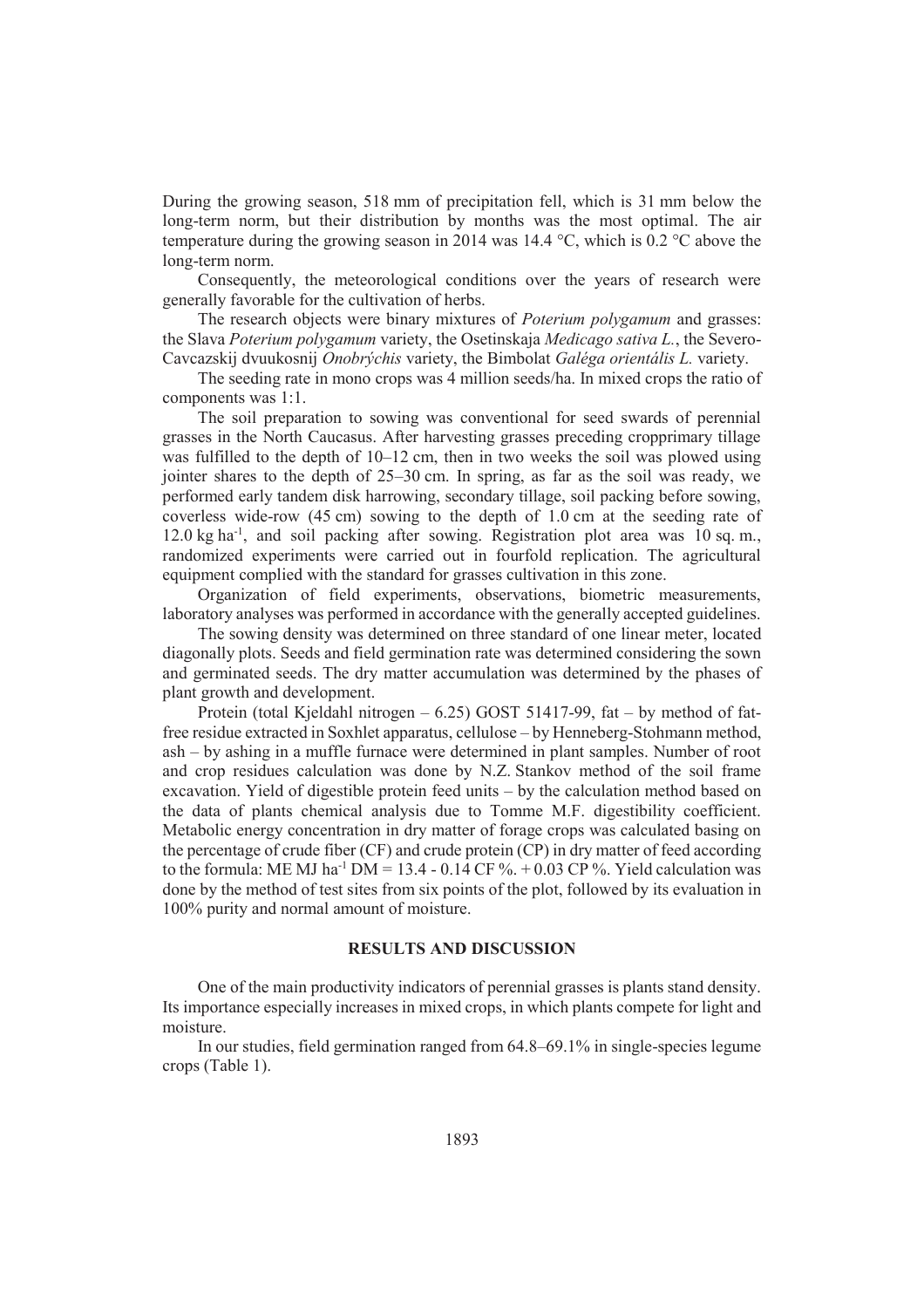The lowest indicators were in burnet crops – 62.6%. In mixed burnet-based crops, the germination indicators of alfalfa, sainfoin and goat's rue were lower than in singlespecies crops and ranged from 62.2; 64.3; 63.7%.

The plants safety by the end of vegetation was also slightly lower than in singlespecies crops, which can be explained by greater competition for light, moisture and nutrients. So the safety of *Medicago sativa L.* was 81.8%, *Onobrýchis* – 83.6%, *Galéga orientális L.*– 89.7%, *Poterium polygamum* – 74.6%, which is lower than that of legumes in single-species crops. The same trend continued in the mixed crops: leguminous grasses exceeded burnet in plants safety per unit area.

Analyzing Table 2, it might be concluded that in single-species crops, compared to binary ones, the percentage of overwintered plants was slightly lower and ranged from 79.1– 83.4% in the leguminous plant component of the first year of use, and in the *Poterium polygamum* – 80.2%. In this indicator mixed crops of the first year of use that contained *Poterium polygamum* and leguminous grasses ranged between 84.5–86.3%. With the increase in herbage age and years of agrocenosis use, the percentage of overwintered plants has slightly decreased both in *Poterium polygamum* single and binary crops.

|                 |  |  | Table 1. Field germination and safety of single- |  |
|-----------------|--|--|--------------------------------------------------|--|
|                 |  |  | species and mixed crops of perennial grasses     |  |
| $(2011 - 2015)$ |  |  |                                                  |  |

|                                | Field         | Plants        |
|--------------------------------|---------------|---------------|
| Variant                        | germination.  | safety,       |
|                                | $\frac{0}{0}$ | $\frac{0}{0}$ |
| Poterium polygamum             | 62.6          | 74.6          |
| Medicago sativa L.             | 64.8          | 84.8          |
| Onobrýchis                     | 66.3          | 83.6          |
| Galéga orientális L.           | 69.1          | 89.7          |
| Poterium polygamum+            | 62.2          | 60.3          |
| Medicago sativa L.             | 47.6          | 70.2          |
| Poterium polygamum+            | 64.3          | 59.5          |
| Onobrýchis                     | 57.4          | 63.9          |
| Poterium polygamum+            | 63.7          | 56.7          |
| Galéga orientális L.           | 59.2          | 74.2          |
| <b><i><u>ALCOHOLIA</u></i></b> |               |               |

\*Correspondence: e-mail: gasiev77@mail.ru

| Variant                                     | wintering<br>year<br>$\mathbf{\sim}$<br>$\circ$ | erwintering<br>year<br>0<br>$\sim$<br>$\sim$ | erwintering<br>year<br>$\circ$<br>$\mathbf{\sim}$<br>$\sim$ | erwintering<br>ð<br>year<br>Ō<br>4<br>$\sim$ | wintering<br>year<br>$\circ$<br>$\sim$<br>5 |
|---------------------------------------------|-------------------------------------------------|----------------------------------------------|-------------------------------------------------------------|----------------------------------------------|---------------------------------------------|
| Poterium polygamum                          | 80.2                                            | 87.4                                         | 94.1                                                        | 96.3                                         | 95.2                                        |
| Medicago sativa L.                          | 79.1                                            | 86.9                                         | 95.7                                                        | 97.1                                         | 96.0                                        |
| Onobrýchis                                  | 81.2                                            | 88.0                                         | 96.2                                                        | 97.6                                         | 96.3                                        |
| Galéga orientális L.                        | 83.4                                            | 90.2                                         | 96.8                                                        | 97.4                                         | 97.0                                        |
| Poterium polygamum+                         | 86.3                                            | 92.7                                         | 97.7                                                        | 98.3                                         | 97.4                                        |
| Medicago sativa L.                          |                                                 |                                              |                                                             |                                              |                                             |
| Poterium polygamum+                         | 84.5                                            | 91.4                                         | 95.9                                                        | 97.8                                         | 95.9                                        |
| Onobrýchis                                  |                                                 |                                              |                                                             |                                              |                                             |
| Poterium polygamum+<br>Galéga orientális L. | 85.6                                            | 92.0                                         | 96.7                                                        | 98.0                                         | 96.5                                        |

|  | Table 2. Overwintering of single-species and binary crops, % |  |
|--|--------------------------------------------------------------|--|
|  |                                                              |  |

The yield of green mass increased with the increase in age of both single-species and mixed crops. In all the years of herbage use, binary exceeded single species, on average over 5 years of research *Poterium polygamum* yield was 25.5 tha<sup>-1</sup>,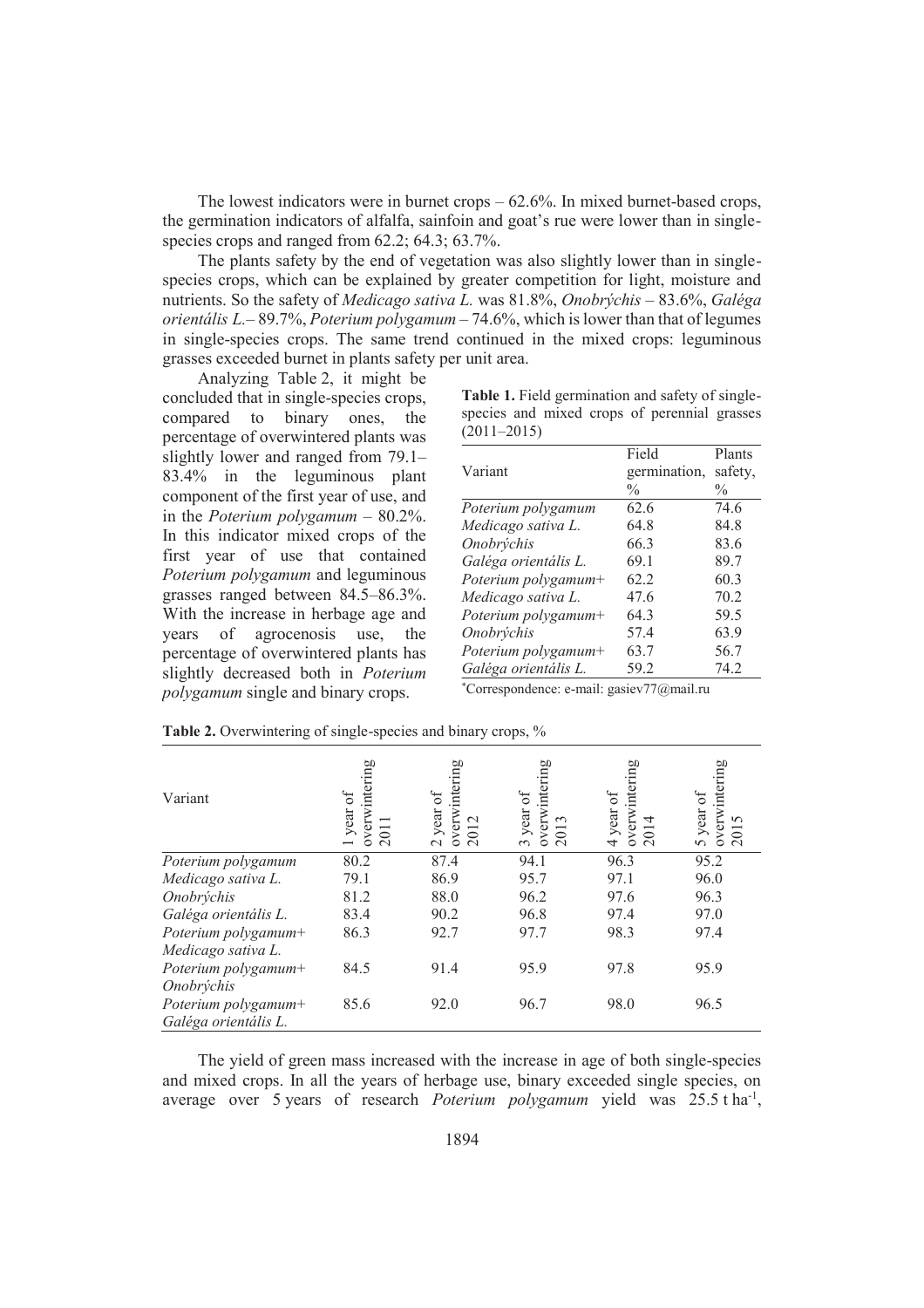*Medicago sativa L.*  $-22.5$  t ha<sup>-1</sup>, *Onobrýchis*  $-23.7$  t ha<sup>-1</sup>. Among legumes, the maximum yield had *Galéga orientális L.* agrocenosis – 26.1 t ha-1. Mixed crops of *Poterium polygamum* with leguminous grasses were characterized for yielding the vegetative mass on average 28.5–30.9 t ha-1. Maximum values of binary *Poterium polygamum* crops characterized crops with *Galéga orientális L.*in all years of research (Table 3).

| Variant              | erwinterin<br>ЪÓ<br>vear<br>5<br><b>b</b> | overwinterin<br>đ<br>012<br>year<br>$\sim$<br><b>b</b><br>$\overline{\mathcal{C}}$ | verwinterin<br>ð<br>$\epsilon$<br>year<br>៑<br>άO<br>$\circ$<br>$\sim$ | verwinterin<br>$\mathfrak{h}$<br>014<br>year<br>4<br><b>b</b><br>Ö | verwinterin<br>ЪÓ<br>5<br>year<br>5<br>$\bar{\sim}$<br><b>b</b><br>Ó<br>5 | Average |
|----------------------|-------------------------------------------|------------------------------------------------------------------------------------|------------------------------------------------------------------------|--------------------------------------------------------------------|---------------------------------------------------------------------------|---------|
| Poterium polygamum   | 16.7                                      | 24.5                                                                               | 28.3                                                                   | 29.2                                                               | 28.9                                                                      | 25.5    |
| Medicago sativa L.   | 14.3                                      | 21.3                                                                               | 24.7                                                                   | 26.4                                                               | 25.7                                                                      | 22.5    |
| Onobrýchis           | 15.8                                      | 23.0                                                                               | 26.2                                                                   | 27.0                                                               | 26.4                                                                      | 23.7    |
| Galéga orientális L. | 17.0                                      | 26.2                                                                               | 29.6                                                                   | 29.2                                                               | 28.3                                                                      | 26.1    |
| Poterium polygamum+  | 21.4                                      | 28.7                                                                               | 32.4                                                                   | 34.7                                                               | 33.4                                                                      | 30.1    |
| Medicago sativa L.   |                                           |                                                                                    |                                                                        |                                                                    |                                                                           |         |
| Poterium polygamum+  | 20.9                                      | 26.9                                                                               | 31.5                                                                   | 32.8                                                               | 30.6                                                                      | 28.5    |
| Onobrýchis           |                                           |                                                                                    |                                                                        |                                                                    |                                                                           |         |
| Poterium polygamum+  | 21.8                                      | 29.8                                                                               | 33.7                                                                   | 35.0                                                               | 34.1                                                                      | 30.9    |
| Galéga orientális L. |                                           |                                                                                    |                                                                        |                                                                    |                                                                           |         |
| LSD <sub>05</sub>    | 0.26                                      | 0.37                                                                               | 0.42                                                                   | 0.44                                                               | 0.42                                                                      |         |

**Table 3.** Green mass yield of single-species and binary perennial grasses agrocenoses, t ha<sup>-1</sup>

Analyzing Table 4, it might be concluded that maximum values for the dry matter yield in single-species crops has *Galéga orientális L.*agrocenosis – 26.73 t ha-1, the for remaining legumes in total over 5 years, dry matter yield was: *Medicago sativa L.* –  $23.61$  t ha<sup>-1</sup>, *Onobrýchis* –  $24.32$  t ha<sup>-1</sup>. Mixed crops showed the highest values of dry matter per unit area and amounted to  $33.52-36.74$  t ha<sup>-1</sup> respectively. The same pattern continued in the yield of fodder units, digestible protein and metabolic energy, their maximum was obtained at the variant *Poterium polygamum*+ *Galéga orientális L.*

**Table 4.** Productivity of perennial grasses in total over 5 years (2011–2015)

| Variant              | Dry matter,<br>$t$ ha <sup>-1</sup> | Feed units,<br>$t$ ha <sup>-1</sup> | Digestible protein,<br>$t$ ha <sup>-1</sup> | ME, GJ            |
|----------------------|-------------------------------------|-------------------------------------|---------------------------------------------|-------------------|
| Poterium polygamum   | $25.79 \pm 0.38$                    | $13.24 \pm 0.63$                    | $3.07 \pm 0.54$                             | $209.14 \pm 0.85$ |
| Medicago sativa L.   | $23.61 \pm 0.21$                    | $10.92 \pm 0.56$                    | $2.93 \pm 0.61$                             | $199.36 \pm 0.56$ |
| Onobrýchis           | $24.32 \pm 0.33$                    | $12.10 \pm 0.61$                    | $2.55 \pm 0.38$                             | $204.11 \pm 0.63$ |
| Galéga orientális L. | $26.73 \pm 0.45$                    | $13.87 \pm 0.68$                    | $2.74 \pm 0.47$                             | $223.40 \pm 0.66$ |
| Poterium polygamum+  | $34.38 \pm 0.41$                    | $18.42 \pm 0.49$                    | $3.81 \pm 0.55$                             | $311.42 \pm 0.61$ |
| Medicago sativa L.   |                                     |                                     |                                             |                   |
| Poterium polygamum+  | $33.52 \pm 0.51$                    | $17.94 \pm 0.54$                    | $3.47 \pm 0.59$                             | $294.37 \pm 0.72$ |
| Onobrýchis           |                                     |                                     |                                             |                   |
| Poterium polygamum+  | $36.74 \pm 0.37$                    | $19.28 \pm 0.23$                    | $3.92 \pm 0.44$                             | $314.28 \pm 0.61$ |
| Galéga orientális L. |                                     |                                     |                                             |                   |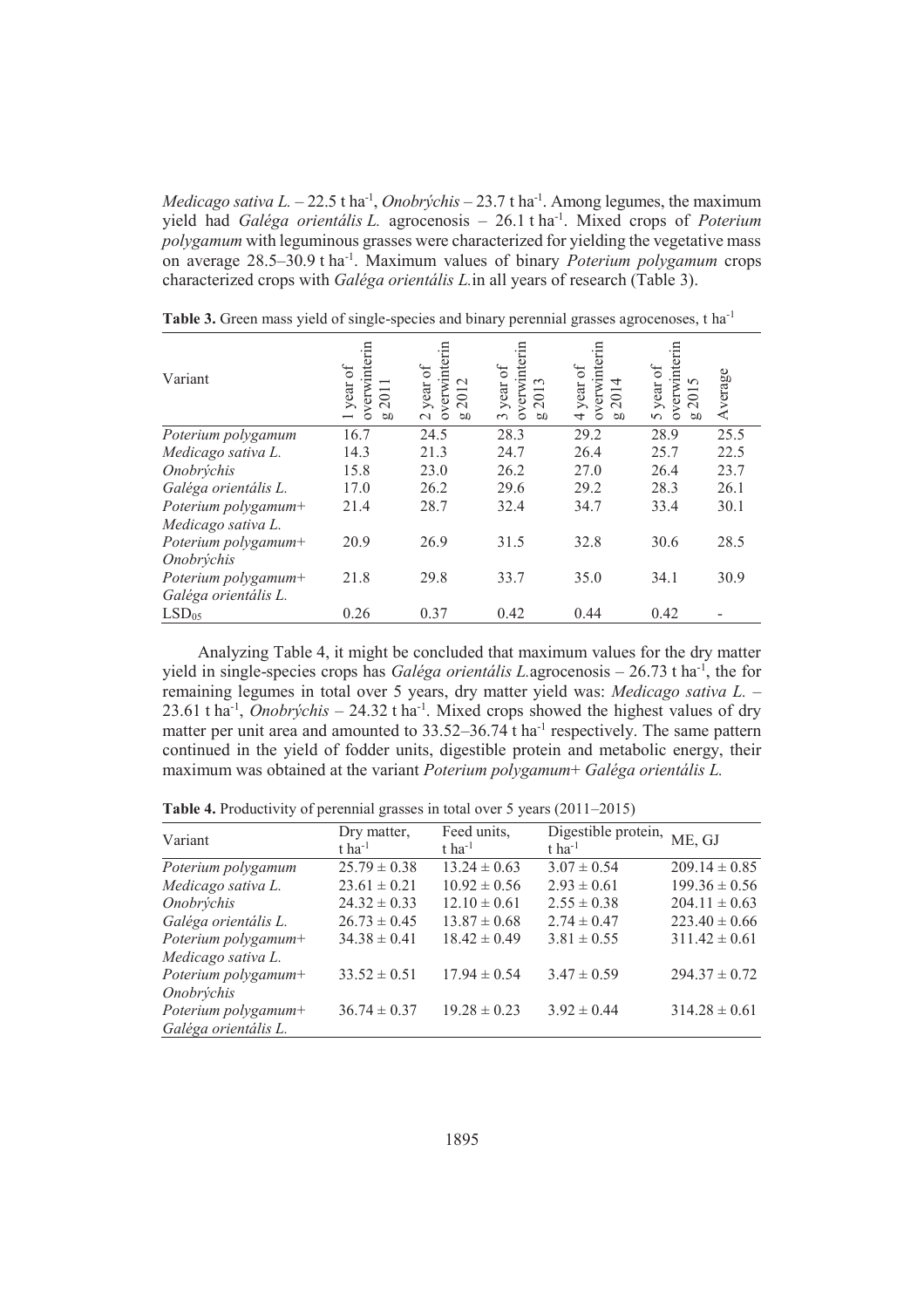#### **CONCLUSION**

On the basis of the above, it can be stated the fact that perennial leguminous grasses in mixed crops with Poterium polygamum are the most highly productive in relation to their single-species crops.

The most productive option in terms of dry matter content was *Poterium polygamum*+ *Galéga orientális L.* (36.74 t ha-1). This option is superior to others and the content of digestible protein and feed units.

ACKNOWLEDGEMENTS. The work was prepared with the support of the Ministry of Education and Science of the Russian Federation.

## **REFERENCES**

- Bekuzarova, S.A., Gasiev, V.I., Lushchenko, G.V. 2018. Phytocenotic paradigm in the selection of legumes in the North Caucasus. *Forage Production* **8**, 24–29.
- Bransby, D.I., van Santen, E., Allen, D.J., Gutterson, N., Ikonen, G., Richard, E., Rooney, W. 2010. Engineering advantages, challenges and status of grass energy crops. *Biotechnology in Agriculture and Forestry* **66**, 125–154.
- Carpenter-Boggs, L., Stahl, P.D., Lindstrom, M.J., Schumacher, T.E. 2003. Soil microbial properties under permanent grass, conventional tillage, and no-till management in South Dakota. S*oil & Tillage Research* **71**(1), 15–23.
- Catt, J.A., Howse, K.R., Christian, D.G., Lane, P.W., Harris, G.L., Goss, M.J. 1998. Strategies to decrease nitrate leaching in the brimstone farm experiment, oxfordshire, UK, 1988–1993: The effects of winter cover crops and unfertilised grass leys. *Plant and Soil* **203**(1), 57–69.
- Cui, G.W., Li, H.Y., Sun, T., Xi, L.Q., Wang, Z. 2014. An Experimental study of variety screening, sequential cropping, compaction and mixed cropping techniques for the cultivation of annual forage crops in agro-pastoral area of Tibet, China. *International Journal of Agriculture and Biology* **16**(1), 97–103.
- Das, A., Lal, R., Somireddy, U., Verma, S., Rimal, B.K., Bonin, C. 2016. Changes in soil quality and carbon storage under biofuel crops in Central OHIO. *Soil Research* **54**(4), 371–382.
- Epie, K.E., Stoddard, F.L., Cass, S. 2015. Earthworm communities under boreal grass and legume bioenergy crops in pure stands and mixtures. *Pedobiologia* **58**(1), 49–54.
- Jolayemi, J.K., Olaomi, J.O. 1995. A mathematical programming procedure for selecting crops for mixed-cropping schemes. *Ecological Modelling* **79**(1–3), 1–9.
- Jordan, C., Shi, Z., Bailey, J.S., Higgins, A.J. 2003. Sampling strategies for mapping 'within-field' variability in the dry matter yield and mineral nutrient status of forage grass crops in cool temperate climes. *Precision Agriculture* **4**(1), 69–86.
- Kuznetsov, I.Y., Akhiyarov, B.G., Asylbaev, I.G., Davletov, F.A., Sergeev, V.S., Abdulvaleyev, R.R., Valitov, A.V., Mukhametshin, A.M., Ayupov, D.S., Yagafarov, R.G. 2018. The Effect of sudan grass on the mixed sowing chemical composition of annual forage Crops. *Journal of Engineering and Applied Sciences* **13**(S8), 6558–6564.
- Lafolie, F., Bruckler, L., Ozier-Lafontaine, H., Tournebize, R., Mollier, A. 1999. Modeling Soilroot water transport and competition for single and mixed Crops. *Plant and Soil* **210**(1), 127–143.